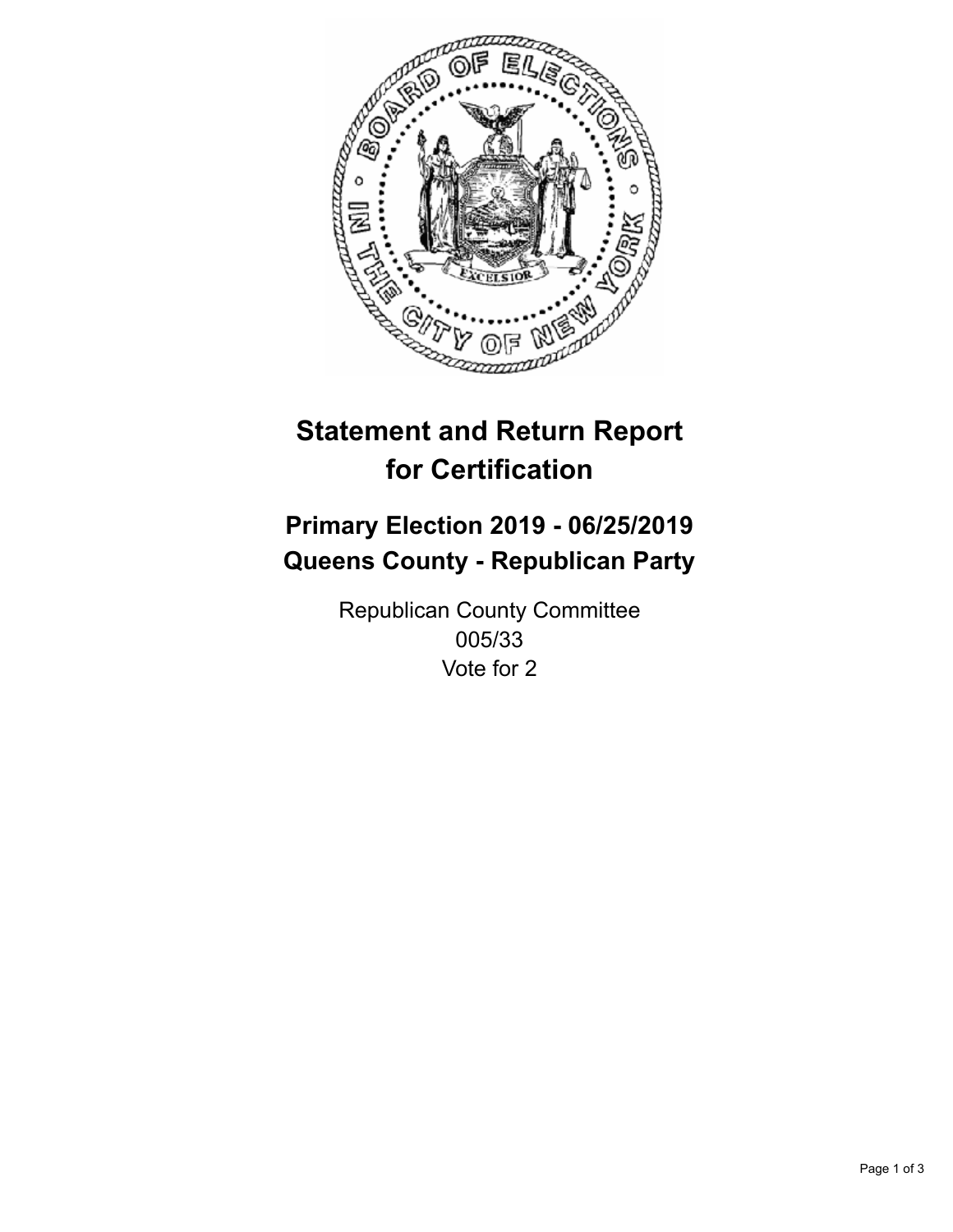

## **Assembly District 33**

| <b>PUBLIC COUNTER</b>                                    | 12       |
|----------------------------------------------------------|----------|
| MANUALLY COUNTED EMERGENCY                               | 0        |
| ABSENTEE / MILITARY                                      | 0        |
| AFFIDAVIT                                                | 0        |
| <b>Total Ballots</b>                                     | 12       |
| Less - Inapplicable Federal/Special Presidential Ballots | $\Omega$ |
| <b>Total Applicable Ballots</b>                          | 12       |
| PHIL MALIZA                                              | 6        |
| <b>JAMES A. TRENT</b>                                    | 4        |
| <b>JAMES SCOTT BERRY</b>                                 | 7        |
| <b>MARTIN GROZENGER</b>                                  | 5        |
| DONALD J TRUMP (WRITE-IN)                                | 1        |
| VISHAL V BALANI (WRITE-IN)                               | 1        |
| <b>Total Votes</b>                                       | 24       |